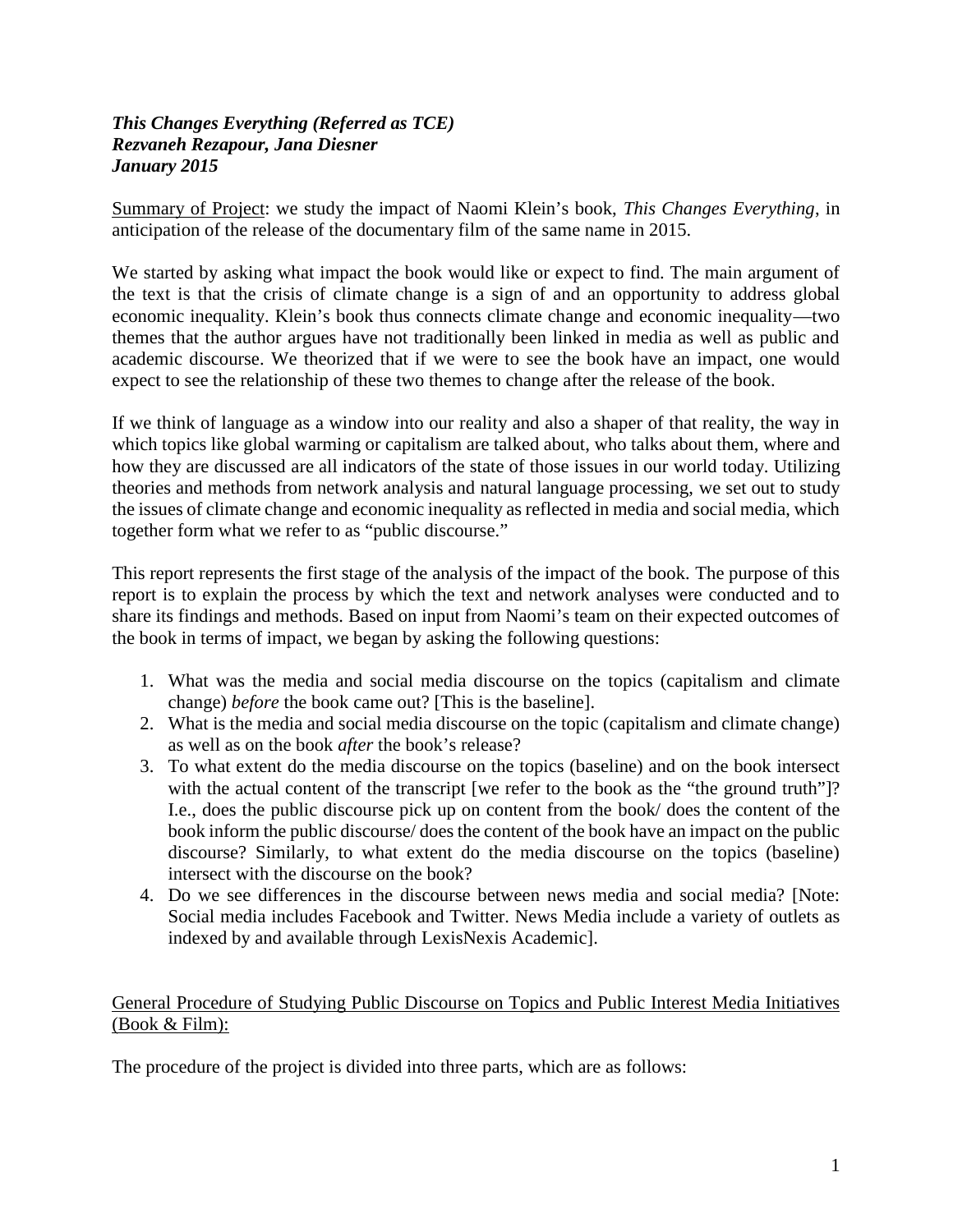- o Baseline model: data collection and analysis prior to releasing the book and the film to assess public discourse on the topics addressed in book and film
- o Ground truth model: analysis of the book transcript and documentary transcript
- o Change assessment: data collection and analysis after releasing the book and the film to assess public discourse on the topics and on the book

We started with creating the **baseline model** of the topic of the book based on media and social media data. In the future, when the documentary is released, the same questions will be asked of the documentary. It is important to recognize that this stage of the project looks only at the public discourse of the topics and the book based on news and social media. Future stages of the project will also analyze the on-the-ground stakeholders of the topics of climate change, economic inequality, and their related networks. This type of analysis will necessitate, however, using a wider set of data, such as governmental data. The planning for this stage is currently in progress.

#### **Before the Release of** *This Changes Everything* **(Book): Creating a Baseline Model**

#### Step 1: Query Construction

We first needed to identify the keywords that result in the retrieval of documents that best capture to the main topics of the book. These key words are needed for querying media articles. The initial set of keywords was provided by Naomi Klein's team. We converted their input into various Boolean queries and tested for reasonable retrieval rates and relevance of retrieved results. We separated the words into two general themes of three words/phrases each. They were "climate crisis" OR "climate change" OR "renewable energy" and "Neoliberalism" OR "capitalism" OR "economic system." This approach requires concepts from each of the two themes to be present in each retrieved article.

#### Step 2: Data Collection from News Media (through LexisNexis Academic)

The keywords were used to collect news article data on the topic of the book for the time frame of one year prior to the release of the book. (September 17, 2013 to September 17, 2014). These were found using LexisNexis Academic, one of the world's largest online electronic libraries for legal, business, news, and public information. Note that the time frame is entirely flexible. In theory, we could collect data as far back as one hundred years or more

#### Step 3: Network Construction and Text Mining to make sense of the data

Next, we employ **a)** network analysis to detect key agents, organizations and themes, and **b)** text mining techniques to find trends in current discussions (topics, sentiments, and dynamics).

#### For Steps 2 and 3, we used three tools:

o ConText (http://context.lis.illinois.edu) was used to analyze the data collected from LexisNexis. ConText stands for **Con**nections and **Text**s. This is the short way of saying that ConText supports the construction of network data from structured and unstructured natural language text data. ConText is designed as a general applicable tool for conducting text analysis and network analysis in an integrated, systematic and automated fashion, especially for researchers and practitioners from the digital humanities, computational social sciences and real-world application domains (J. Diesner, 2014; J Diesner & Rezapour, 2015).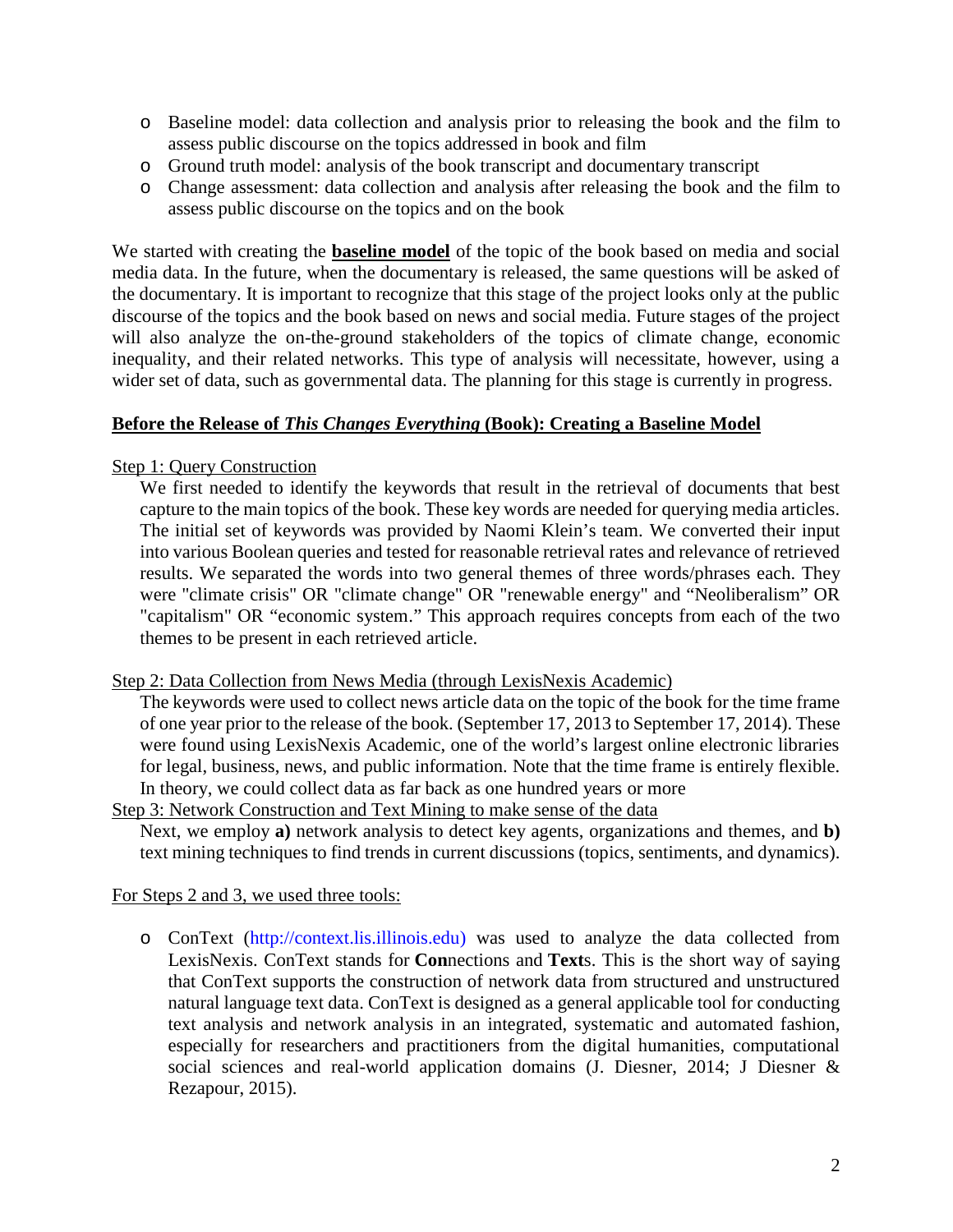- o Gephi (http://gephi.github.io) to visualize the networks generated in ConText.
- o NodeXL (http://nodexl.codeplex.com) which is a free and open add-in for Excel that supports network overview, discovery and exploration. For this project, NodeXL was used to import and analyze data from Facebook and Twitter. NodeXL identifies quantitative (number of likes, followers), qualitative (text content related) and relational (social networks between users) information from these sources. By using this software, we are able to map different types of relationships between users and find out to what degree a user's account has impact.

#### Step 2 continued: Keyword Combinations & Data Acquisition from LexisNexis: Meta-Data

News articles consist of a header, a body, and meta-data. Meta-data include time stamps, name of newspaper or journal, and various index terms. Those index terms are typically automatically assigned to each article, and represent the main, high-level individuals, organizations, locations, subjects and other types of information addressed in an article, if applicable. Figure 1 shows an example of a news article as provided by LexisNexis entailing a portion of a text body plus some meta-data (language, publication type, load date, index terms for the categories of subject and country). Each index term is associated with a percentage value that indicates the relevance of the keyword for the article. Index terms per category are listed in decreasing order of relevance.

reform is highly unlikely without a rapid increase in eco-social activism.<br>Patrick Bond's Politics ofClimate Justice was recently named as one of the<br>Guardian's10 leading books on the topic ANGUAGE: ENGLISH UBLICATION-TYPE: Newspaper SUBJECT: CLIMATE CHANGE (92%); GREENHOUSE GASES (91%); EMISSIONS (90%);<br>ENVIRONMENTAL DEPARTMENTS (90%); ENVIRONMENT & NATURAL RESOURCES (90%); ELECTRIC<br>POWER PLANTS (89%); MAMMALS (89%); COAL INDUSTRY (89%); FOSSIL FUEL P COUNTRY: AFRICA (93%); SOUTH AFRICA (92%) OAD-DATE: September 11, 2014

*Figure 1: A typical example of part of a news article as provided through LexisNexis*

ConText contains routines for:

- Accurately and efficiently splitting each retrieved set of documents into individual, disambiguated documents
- Splitting individual documents into header, body, meta-data
- Populating a database for managing the meta-data on all articles

Note that ConText does not facilitate the collection of data from LexisNexis (for that, a subscription to LexisNexis is needed), but supports the management and analysis of data retrieved through this service.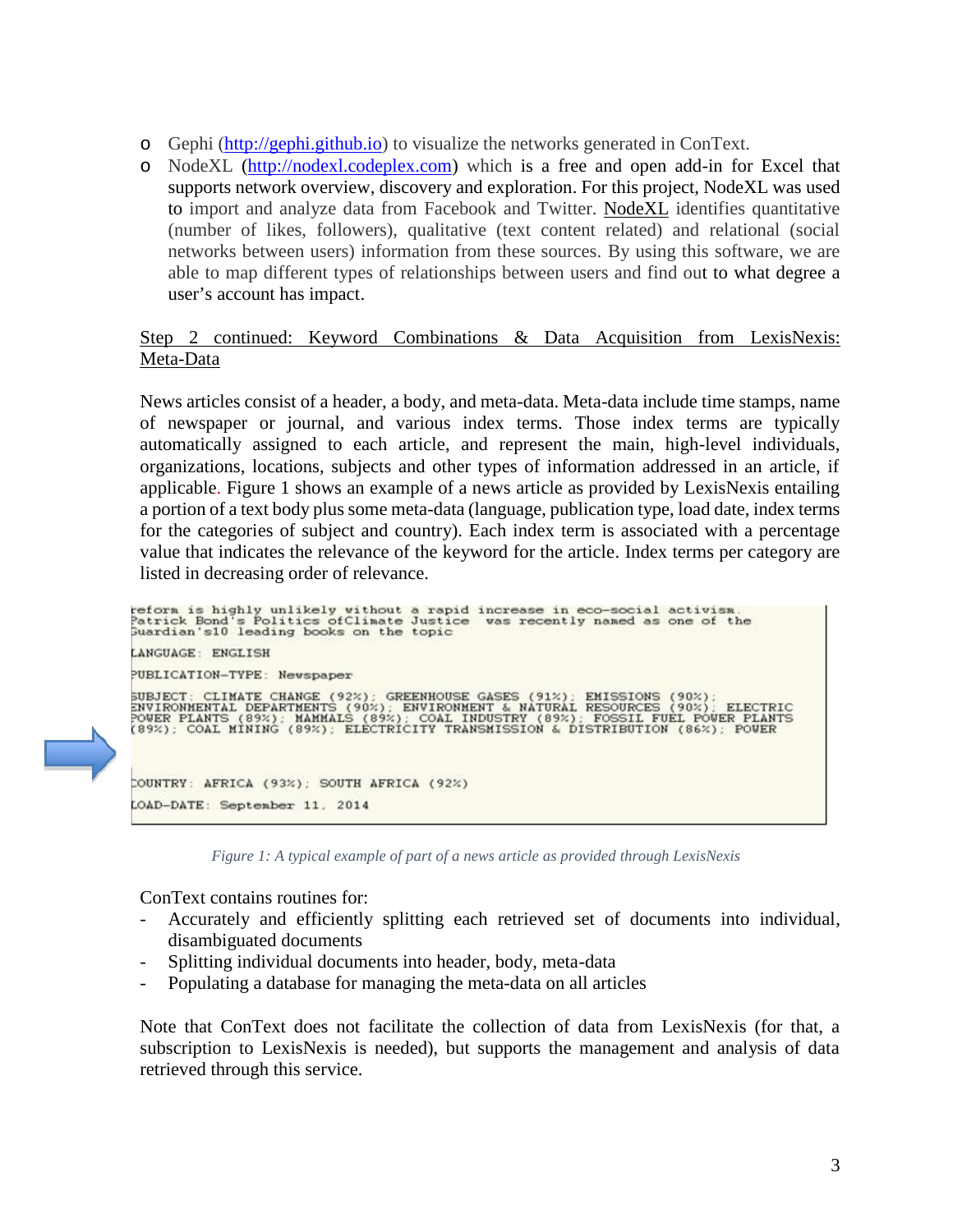After searching through LexisNexis Academic, we found 868 documents with the terms related to climate change and 877 documents related to the theme of capitalism for the year prior to the release of the film. These combined 1745 articles serve as the database for future analysis and is what we will refer to as the **dataset** for press on the topic before the release of the book or film (short: press on topic before). Using ConText, the downloaded data were disambiguated and the meta-data were written into a database that can be further use for data management, search and retrieval of the downloaded data.

Step 3 continued: Network Construction and Text Mining to make sense of the data: Creating, Visualizing and Analyzing Meta-Data Networks

Using ConText, we constructed semantic networks from the keywords of the type subject based on their co-occurrence per article. In these networks, a link indicates that one or more articles jointly addressed a pair of concepts. In addition to the consideration of subjects, similar networks can be easily created for connections among and between people, organizations, countries, cities, companies, and more.

In the following network visualizations (all produced in Gephi), similar colors indicate cluster affiliation (based on modularity), node size is scaled by degree (number of direct neighbors per node), and tie width reflects link frequency (i.e. number of articles in which a subject index terms pair co-occurred).



*Figure 2: Subject-subject network from meta-data (Climate Change)*

Figure 2: Semantic or Subject Network (Climate Change): As stated, the baseline model aims to capture the debate around the main topics of the book (e.g, climate change versus economic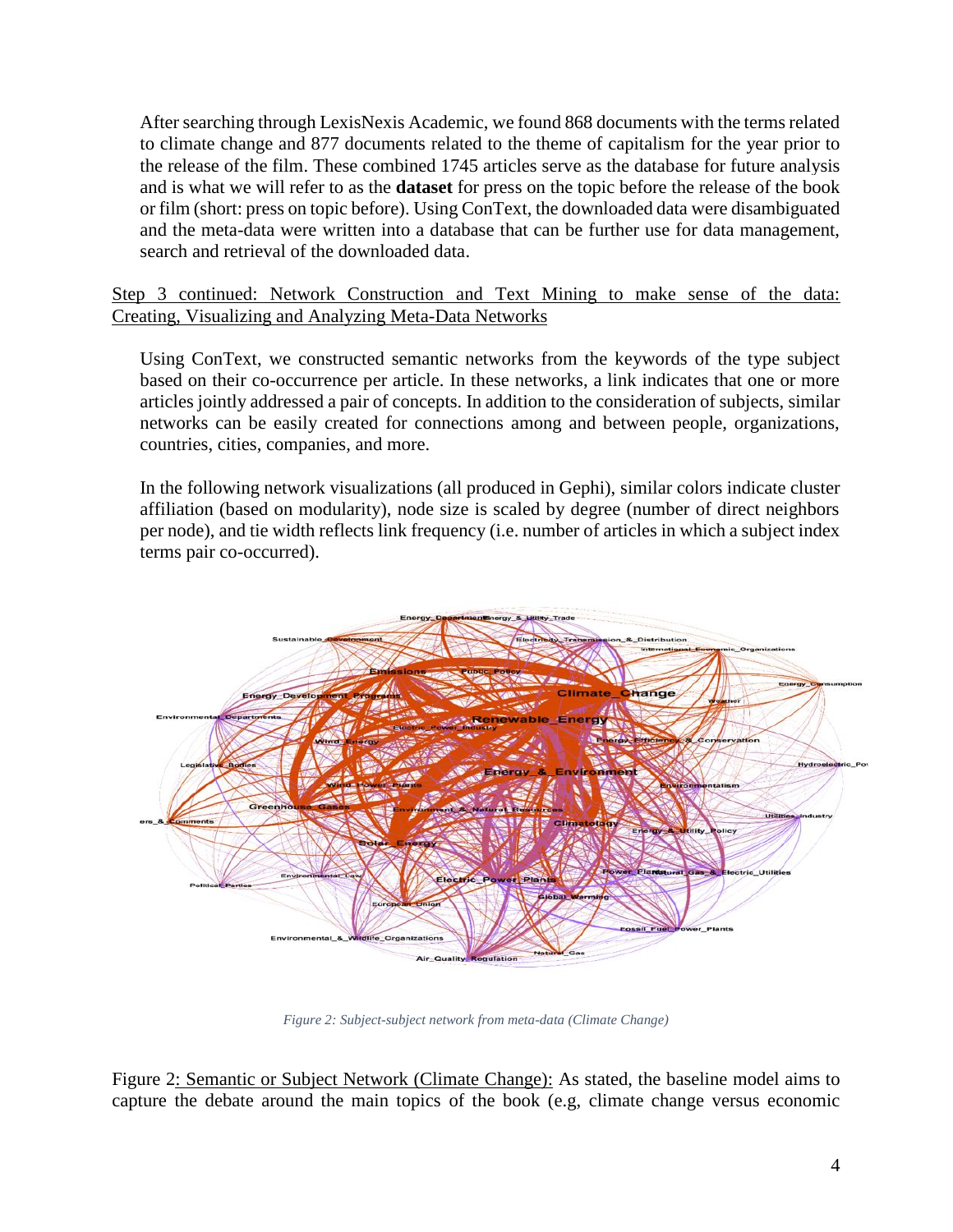inequality/ capitalism). The book asserts that the traditional public and academic discourse around the topic of climate change is separate from that of capitalism or economic inequality. Does the analysis of the metadata of social and news media from the year prior to the release of the book bear out this assertion?

Findings: Based on the meta-data analysis, the answer is yes. The results from the semantic network analysis tell us that in the traditional news media focused on the climate change and climatology the year before the film, issues like economic systems or capitalism were a relatively peripheral topic. Main themes in this public debate are climate change, energy – especially from renewable sources – and the environment.

Figure 3 (Semantic or Subject Network: Capitalism): These findings are confirmed by performing the same analysis with the capitalism articles where the environmental theme is only very peripheral. See Appendix I for a list of the most common subjects that appeared in connection with climate change.

Findings: In general, this issue (capitalism) is discussed in the context of politics and religion, not the environment.



*Figure 3: Subject-subject network from meta-data (Capitalism)*

What nodes are key in these networks?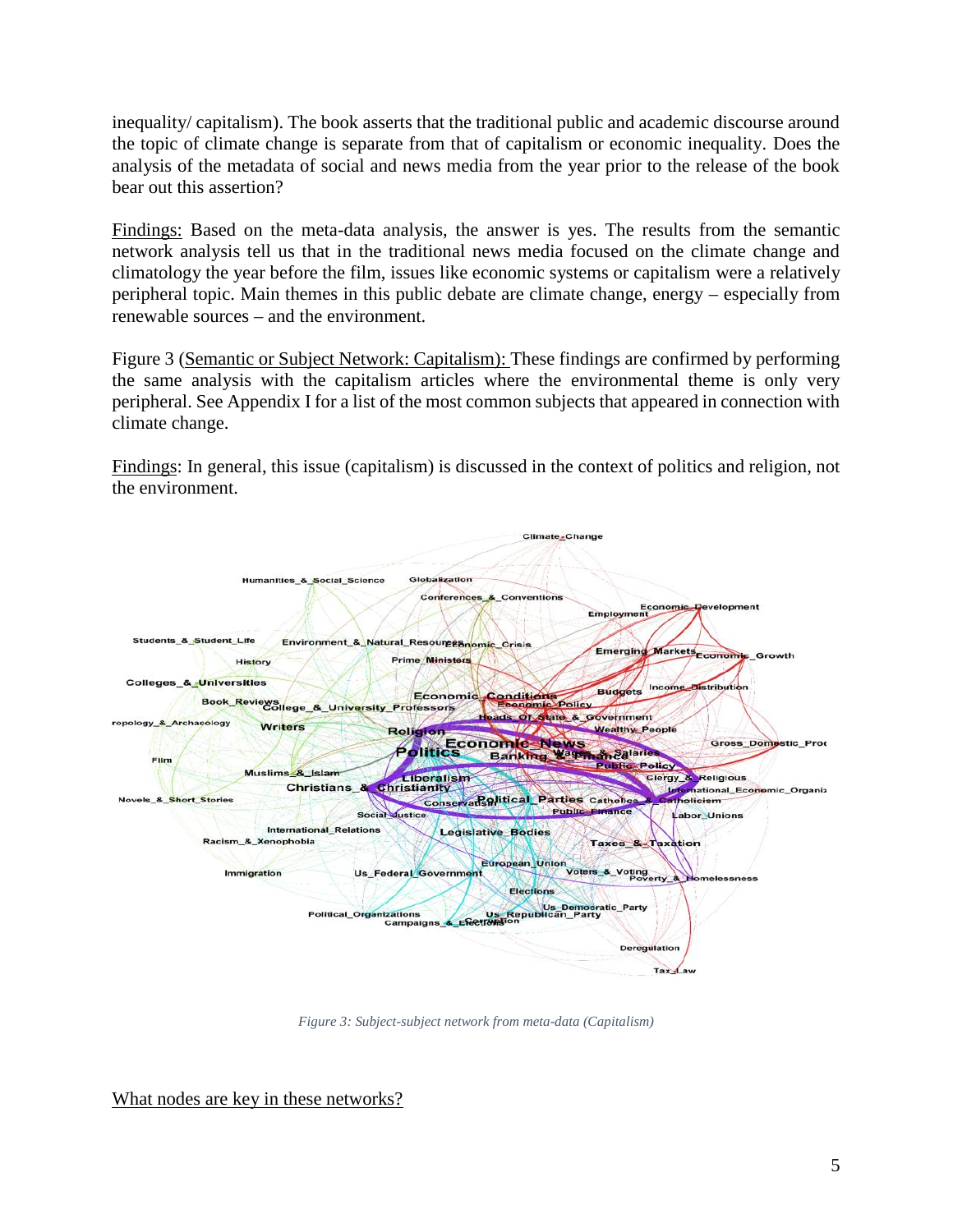In network analysis, people often identify the most important nodes with respect to different dimensions of prominence, power and influence. In the next step of the analysis, we identified the most prominent nodes according to three common network analysis metrics.

The first is **degree centrality**, which represents the number of direct neighbors per node. A high degree means that a concept co-occurs with a large number of other concepts, i.e. this concept has multiple meanings or is used in a diverse set of contexts. Second is **betweenness centrality**, which represents a concept's ability to link other concepts. Concepts high on betweenness act as bridges between (clusters of) themes. The third is **eigenvector centrality**, which identifies nodes that are close to nodes that have a high degree (i.e. it is a recursive function based on degree). High eigenvector represents influential nodes that have a high number of neighbors, who are also neighbors with influential nodes.

Findings: The results for key player analysis (Table 1, Table 2) show that the discourse on climate change centers on that theme itself plus renewable energy, which includes solar energy and the environment. The discourse on capitalism, by contrast, is driven by the concepts of politics, the economy, banking and religion. These findings confirm the prior observation that the topics of climate change and capitalism do not intersect.

| <b>Degree</b>           | <b>Betweenness</b>      | <b>Eigenvector Centrality</b> |
|-------------------------|-------------------------|-------------------------------|
| <b>Climate Change</b>   | <b>Climate Change</b>   | <b>Climate Change</b>         |
| <b>Renewable Energy</b> | <b>Renewable Energy</b> | <b>Renewable Energy</b>       |
| Energy_&_Environment    | Energy_&_Environment    | Energy_&_Environment          |
| <b>Solar Energy</b>     | <b>Solar Energy</b>     | <b>Solar Energy</b>           |
| Emissions               | Climatology             | Electric Power Plants         |

*Table 1:Key nodes: Climate Change (bold: concept occurs in all three metrics)*

#### *Table 2: Key nodes: Capitalism*

| Degree                       | <b>Betweenness</b>           | <b>Eigenvector Centrality</b> |
|------------------------------|------------------------------|-------------------------------|
| <b>Politics</b>              | <b>Politics</b>              | <b>Politics</b>               |
| <b>Economic News</b>         | <b>Economic News</b>         | <b>Economic News</b>          |
| Religion                     | <b>Banking &amp; Finance</b> | <b>Religion</b>               |
| <b>Banking &amp; Finance</b> | Religion                     | <b>Banking &amp; Finance</b>  |
| <b>Political Parties</b>     | Writers                      | Liberalism                    |

Step 3 continued: Network Construction and Text Mining to make sense of the data: Text Mining of News Article Bodies (Studying the Actual Content of the Articles)

Index term based analyses provide a fast, high level overview on the gist of a body of information. This bird eye view needs to be complemented with the salient themes and concepts that emerge from text bodies as the latter can provide a more nuanced and culturally sensitive understanding of the main themes that are explicitly or implicitly mentioned in some data (J. Diesner, 2012). We used ConText to study the actual content (bodies) of the 1745 articles in the dataset; digging deeper into the substance of the information.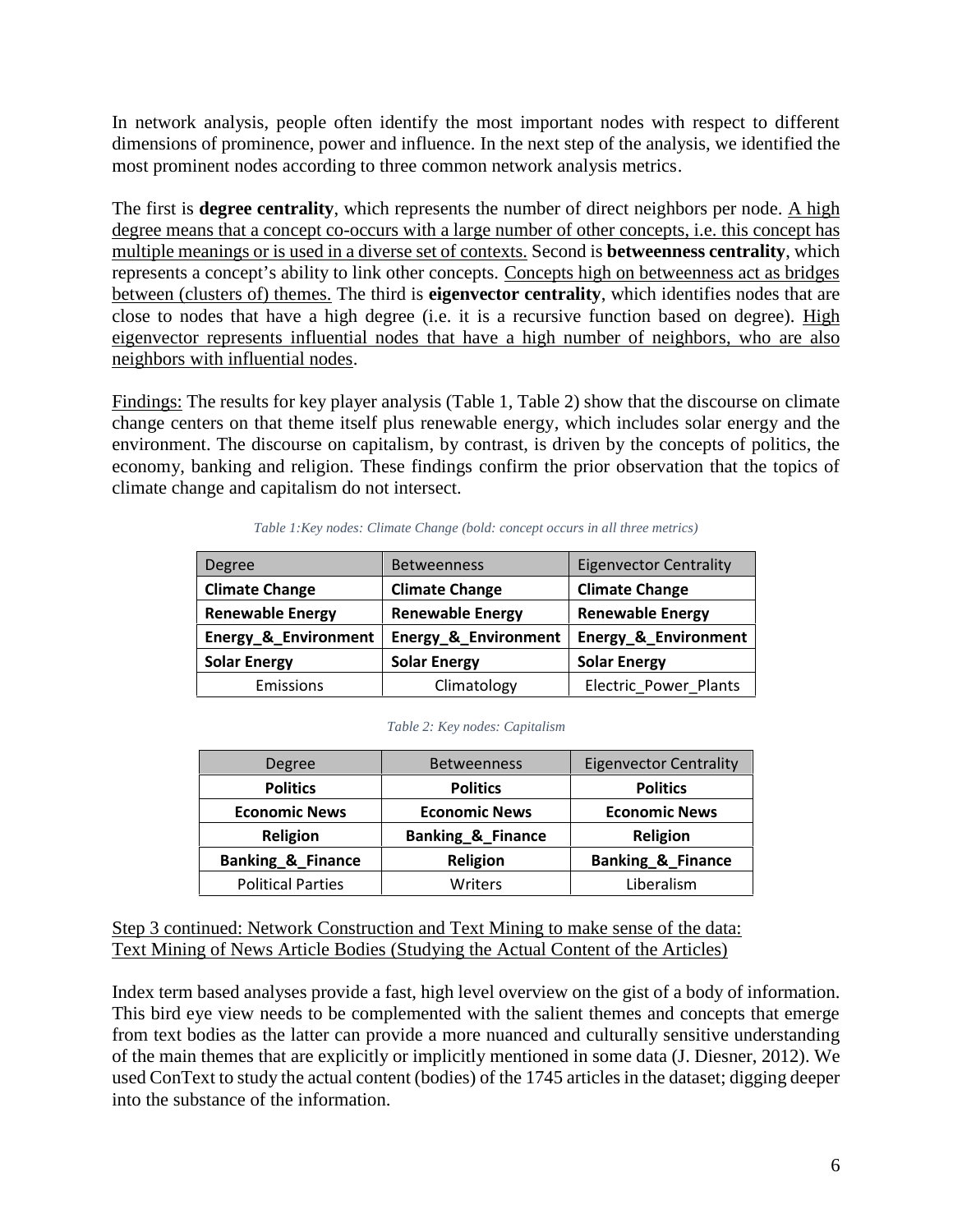We first used topic modeling in order to concisely summarize the text sets. Topic modeling is an unsupervised machine learning technique that summarizes the content of a corpus of unstructured, natural language text data in terms of the most salient topics that are explicitly or implicitly contained in the data (Blei, 2012). Each topic is represented by a fit value that indicates how strongly a topic describes a text set, as well as the most salient terms per topic in the underlying data. The terms per topic are sorted by their fit with a topic.

Topic modeling is a parameterized method, i.e. the user has to set the number of topics to be identified, and the iteration rate for the routine and a list with non-content bearing terms to be excluded from the analysis (stop word list). We identified the best settings per data set by running topic modeling with different parameter configurations multiple times and comparing the results and then gave a label to each topic, that's the middle row in the following two tables. The average fit columns indicates how strongly a topic describes a text set; the fits per table add up to 100%.

| <b>Average Fit</b> | Topic                       | Top terms                                    |
|--------------------|-----------------------------|----------------------------------------------|
| 36%                | Climate change              | energy climate change renewable emissions    |
| 20%                | Renewable energy            | energy renewable climate Energy power        |
| 18%                | Carbon emission regulations | energy renewable carbon government target    |
| 16%                | Alternative energies        | climate change people wind future            |
| 10%                | Sustainable energy          | energy Project sustainable project renewable |

|  | Table 4: Topics, Capitalism |  |
|--|-----------------------------|--|
|  |                             |  |

| <b>Average Fit</b> | <b>Topic</b>      | Top terms                                 |
|--------------------|-------------------|-------------------------------------------|
| 32%                | Economic growth   | economic capitalism system economy growth |
| 21%                | Governmental role | government people Labour business party   |
| 20%                | <b>Politics</b>   | political social state South power        |
| 15%                | Capitalism        | capitalism Francis Pope people economic   |
| 12%                | Scholarly work    | University book pages Press work          |

Findings: As evident in Table 3 (Topic Modeling: Climate Change), media articles from the dataset on climate change most frequently center on the topics of climate change, renewable energy, carbon emission regulations, and alternative as well as sustainable energy. The articles on capitalism are about economic growth, governmental influence, capitalism, politics and the consideration of scholarly work (Table 4). There is little to no overlap between these two main themes, which reinforces the findings from the meta-data analysis. Both levels of analysis for the dataset then confirm Naomi Klein's thesis that for the year before the release of the book, traditional news media on the topic of climate change do not discuss the topic in relationship to capitalism and vice versa.

Step 3 continued: Network Construction and Text Mining to make sense of the data: Semantic Networks constructed from the Content of the News Articles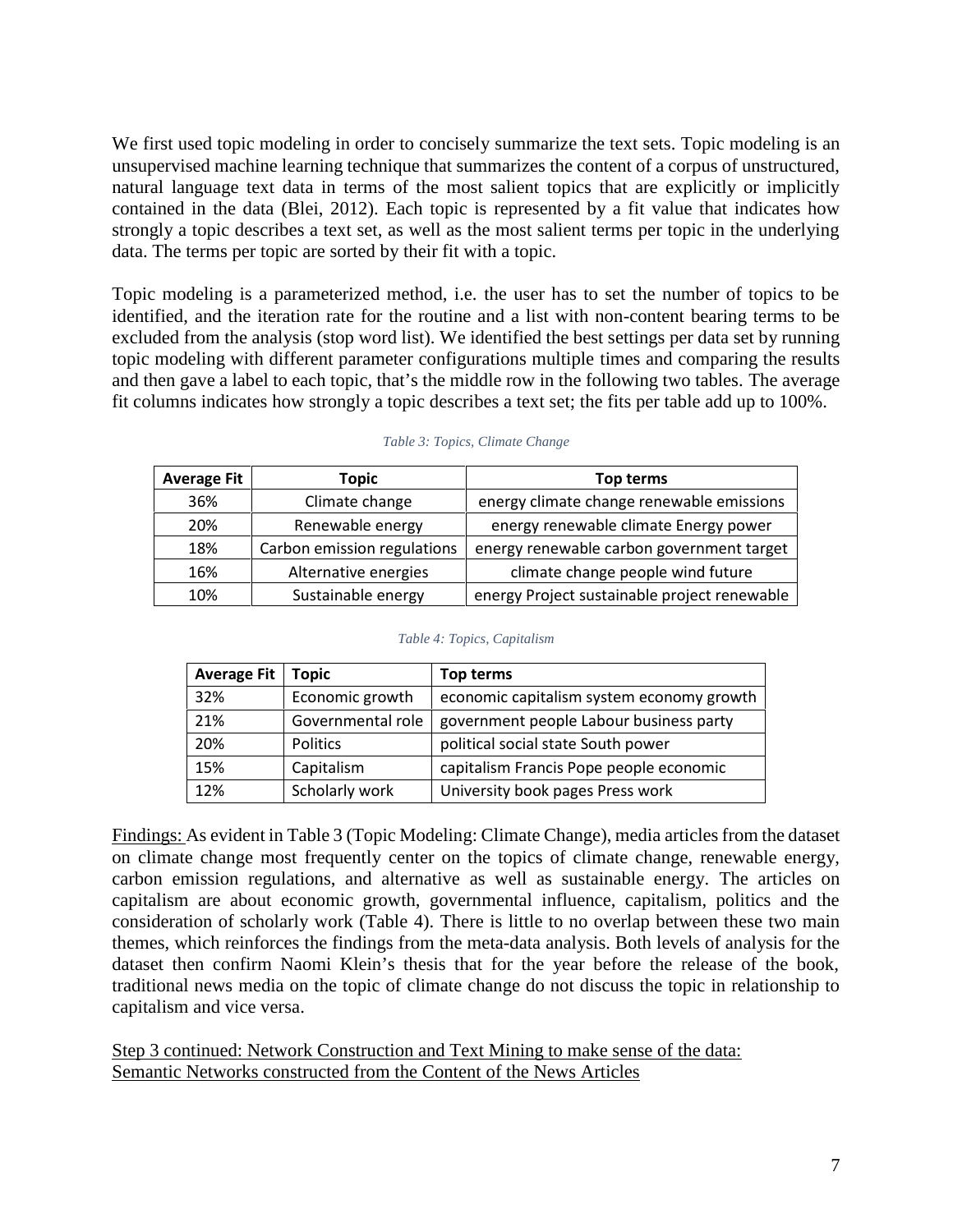To be consistent with the meta-data analysis, we also built semantic networks of salient terms and themes that represent issues occurring in the content of the text bodies (J. Diesner & Carley, 2011a, 2011b). To identify these themes, we used ConText to apply the following techniques to the text bodies:

- Reusing the terms occurring in the meta-data of type subject, even if they might not match terms (including multi-word units) in the text data
- Terms resulting from topic modeling
- Top 250 terms based on term weighting techniques (tf\*idf)
- Top 100 bigrams (e.g. World Bank)

All entries were added into a codebook, which is a data structure that consists of three columns: text terms, node labels, entity type. The node label column is there to handle entity resolution issues, such as consolidation of synonyms. The codebook was applied to the data such that any matches that co-occurred within a distance of seven terms from each other in the original article got linked.

Findings: The results are fairly consistent with the meta-data analysis: The semantic network on climate change (Figure 4) centers on renewable energy (red cluster) and global warming (blue cluster); lacking references to economic issues. The semantic network on capitalism (Figure 5) are about politics, money and power; not intersecting with ecological issues.



*Figure 4: Semantic network from the body of the article (Climate Change)*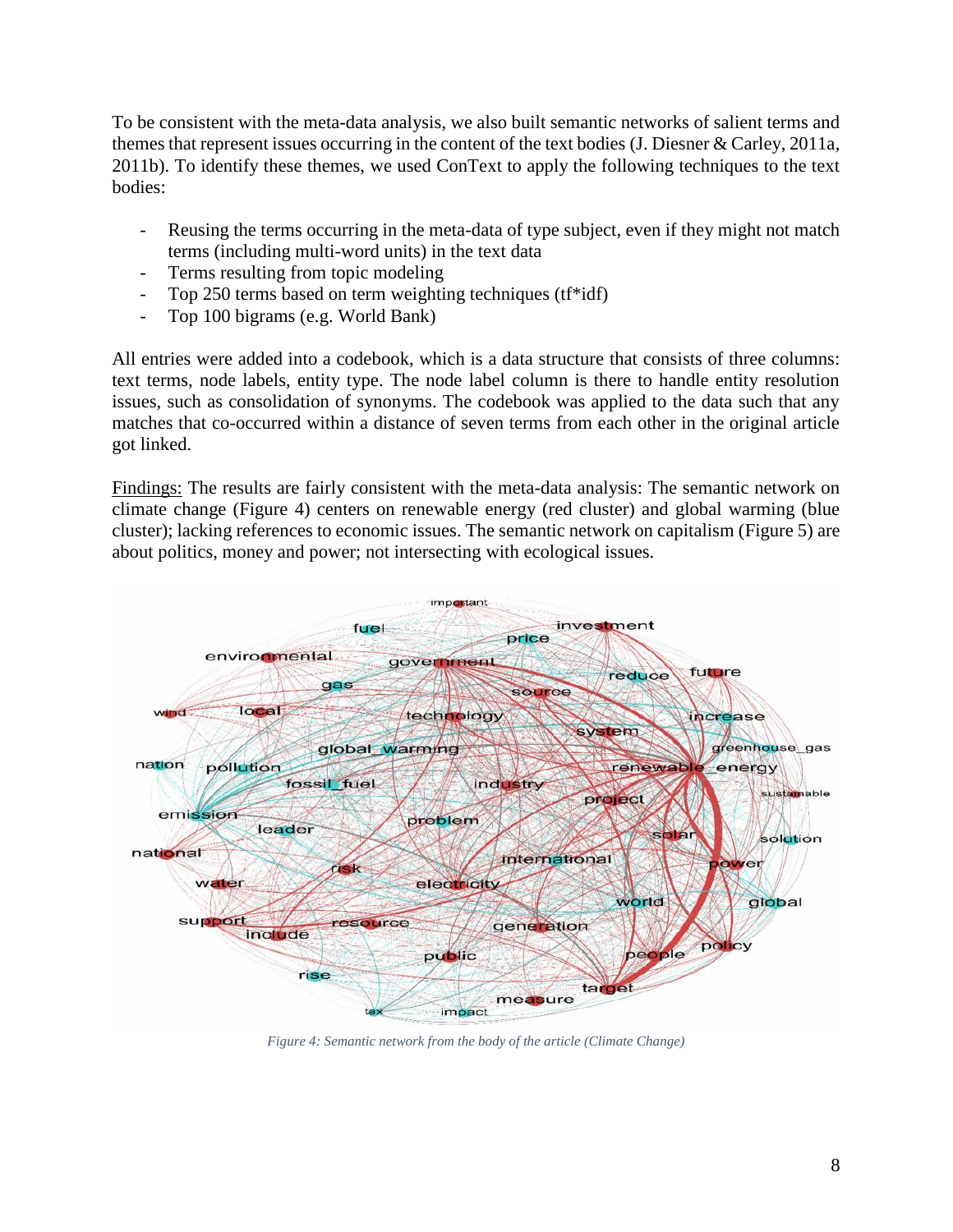

*Figure 5: Semantic network of the body of the article (Capitalism)*

Further Use of Dataset: Identification of Journalists and Media by Name and County:

In addition to aggregate features, the dataset can be further mined for particular information. Note that these data may be useful to the filmmakers in that they identify where - and even by which journalists - the issue of climate change is being discussed (and where it is not).

In the dataset, for example, the clearest identification of climate change as connected to the issue of economic inequality comes from an editorial in a Welsh paper called *The Western Mail* on April 7, 2014, which was written by Pippa Bartolotti, Wales Green Party Leader. Another one comes from *The Canberra Times* in Australia on September 6, 2014 though this article is concerned with the economic problems that Australia will face in the form of trade penalties from other countries if it does not reduce carbon emissions. Interestingly, climate change seems to be an important issue in Australia (judging from the number of articles published) relative to other countries. Australia is often associated with climate change issues, but not because it is a leader in trying to stop climate change. According to the articles, Australia seems quite resistant to policies that curb carbon tax, for example. (See Appendix I for a list of the most common subjects that appeared in connection with climate change).

Appendix III lists the top newspapers that have published articles on the themes of climate change, renewable energy, and the environment. In addition to Australia, England and India are also key countries with China to a lesser extent. Interestingly, within the United States, outside of US Officials News (newswire), only *The New York Times* seems to make the list (and only for 8 mentions during the year). This would indicate a point of concern for anyone interested in the issue of climate change and wanting to see more media attention on the issue in the United States.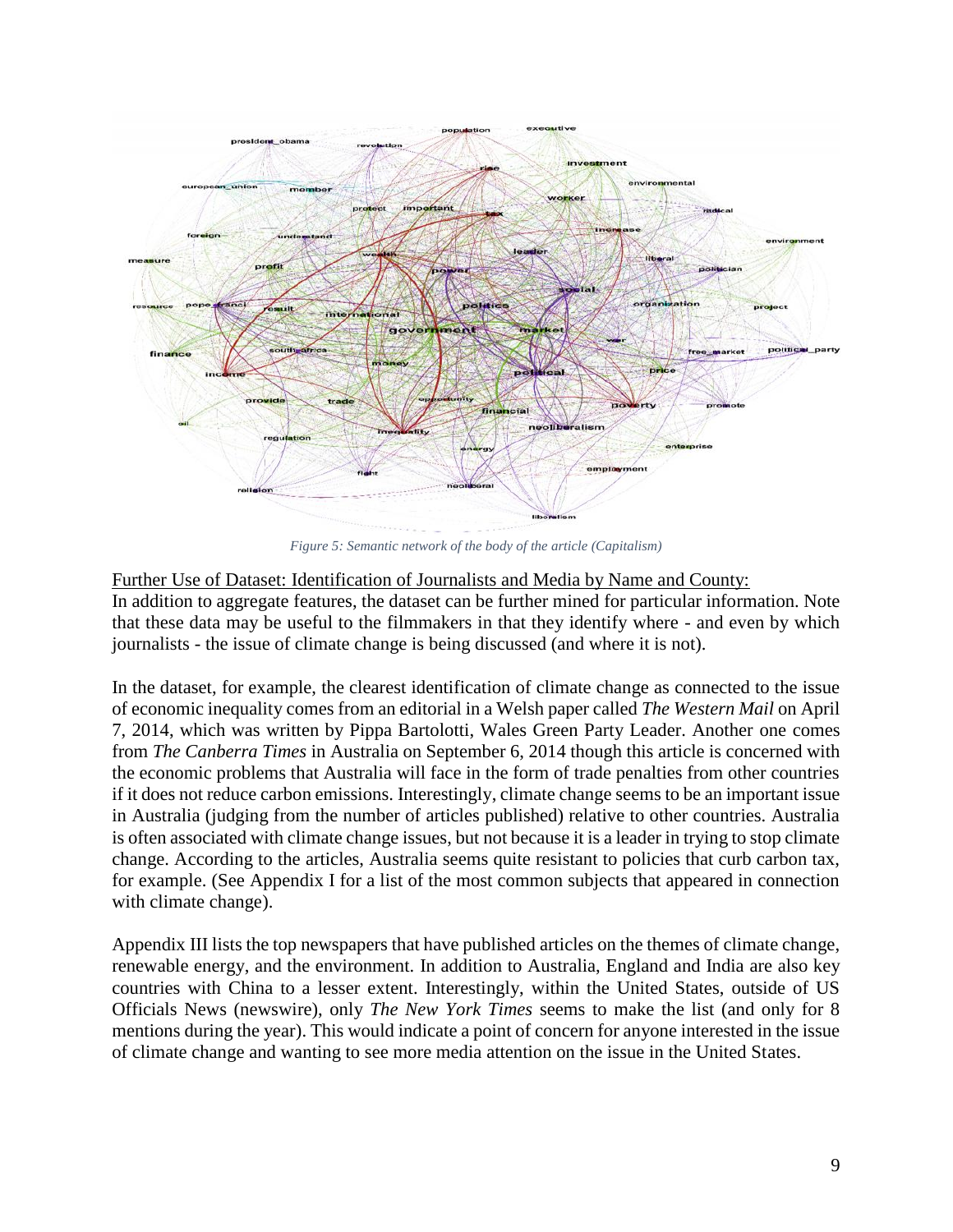A closer look at the meta data database helps to identify the journalists interested in or reporting on the issue of climate change. In the case of *The Guardian*, for example, it does not appear that only one reporter is reporting on the story but that several writers are involved. However, with the exception of Bartolotti's editorial, these articles do not directly tie the issue of climate change with economic inequality as Klein argues needs to happen.

The few mentions of climate change in the capitalism dataset come from pieces such as a "Letter to the Editor" of *The Observer* (England) by Kevin Albertson of Manschester Metropolitan University on May 4, 2014 or to the editor of *The Toronto Star* on December 24, 2013 by a reader named Ken Ranney, or a quote by Nick Robins, the head of the climate change centre of excellence of the bank HSBC in *The Guardian* (London) on February 13, 2014 when he participated in a Guardian Roundtable on capitalism. There is a brief mention in an article by Colin Hines in *Guardian Weekly* on November 29, 2013, which identified climate change as a cross-border issue, and more significantly, in a July 25, 2014 article on the green lobby's Margarita Declaration, which calls "for the death of capitalism," in *Investor's Business Daily*.

In general, however, discussion of climate change in the dataset on capitalism is dominated by mentions of Prince Charles, who publicly spoke about how those issues were linked in May 2014. In an article by Simon Walker, Director General of the Institute of Directors, in *City A.M.* (London) on May 29, 2014, in an article in *The Daily Telegraph* (London) on May 28, 2014 by Emily Gosden, or in an article by US Official News on May 29, 2014, Prince Charles's activities indicate that he has the potential and the reach to be a person of interest in Klein's goal for creating a stronger connection between climate change and economic inequality in the public discourse. Again, in addition to using the dataset to identify where and when the issues of climate change are being connected, one could also use it to identify potential key players—both detractors and supporters—and their networks.

# **Social Media Analysis**

Because traditional media discourse and social media discourse cannot be assumed to be the same, we created a baseline analysis for both networks. For the social media of the book (*This Changes Everything*), we collected data relevant to two separate time period. The first one was on September 27th and the second time was on November 28/29th. Note that the book and the film share a social media account.

## **1. Twitter:**

As of November 28, 2014, a total of **3,838** twitter users (followers) are following the film's Twitter account, while the account itself is following **118** users (followees/friends/followed). The account is following and followed by **108** users (reciprocated followers/intersection). The table below shows a comparison between the analysis of the movie in September 27 and November 28 in the number of followers, number of followees, and reciprocated followers.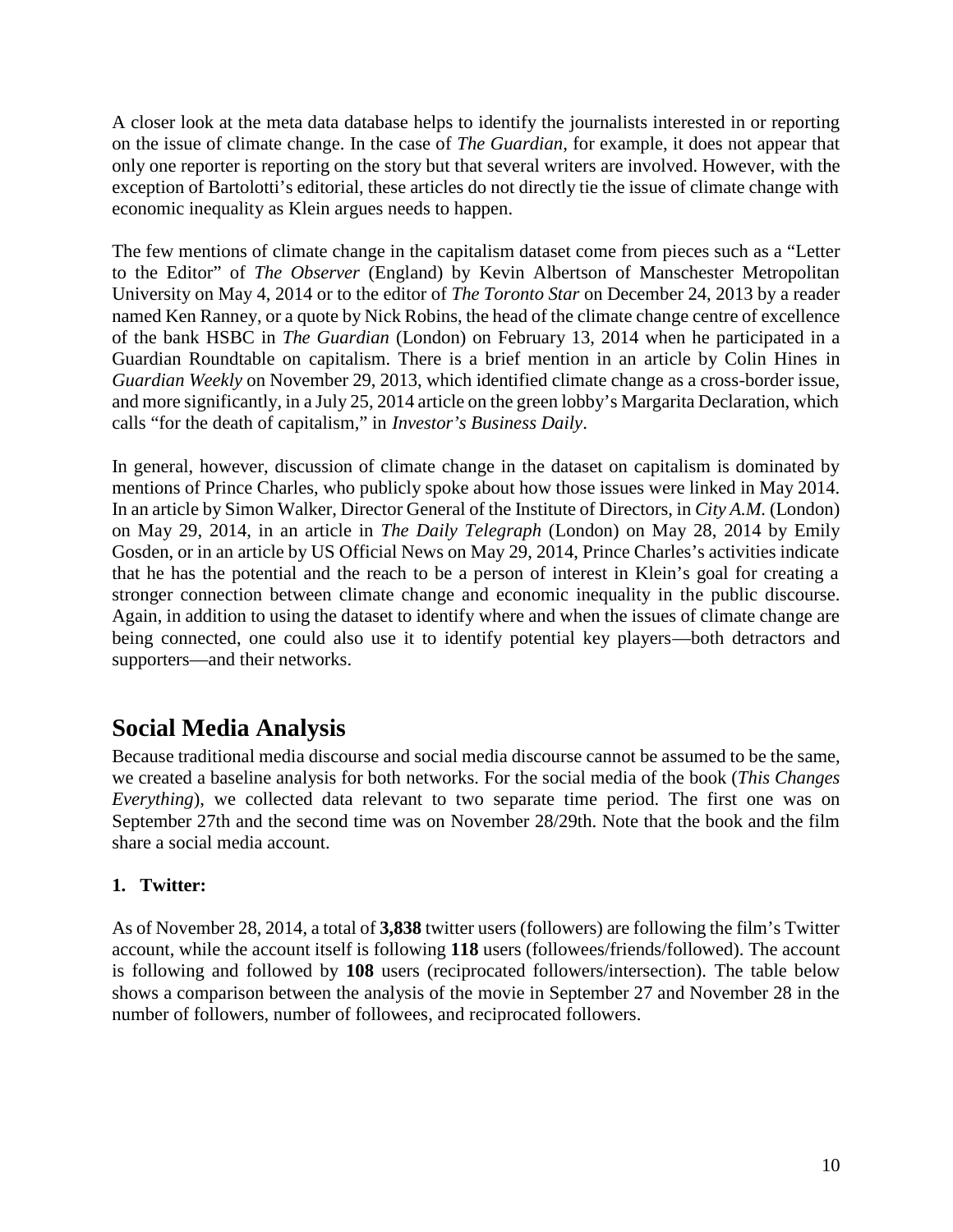|                                              | September 27th | November 28th  |
|----------------------------------------------|----------------|----------------|
| <b>Followers</b> (Minus Intersection)        | 2,146          | $3,838 (+79%)$ |
| <b>Followees</b> (Minus Intersection)        | 21             | $118 (+562\%)$ |
| <b>Reciprocated followers (Intersection)</b> | 85             | $108 (+27%)$   |
| <b>Total</b>                                 | 2,425          | $4,064 (+67%)$ |

*Table 5: Number of associated users on Twitter*

NOTE: The table above shows how the book's Twitter account has changed in a two-month period. The number of followers of the account has increased by 79%.

As of November 28, of the **3,838** users following the book (but not followed by the book), **15** of them are power users. Below is a table of the 15 power users with their number of followers and a short description of their identity.

### **2. Facebook Fan Page:**

We did not assume all social media platforms have the same reach or lead to the same public perception of a person, organization or topic structure. Thus, we complement the Twitter analysis with an analysis of users' activity on Facebook. On Facebook Fan Pages, users can provide comments to posts. This provides a valuable source for analyzing stimulus (posts) and responses (comments to posts), which together form a public discourse.

As of November 29, 2014, there were **248** posts on the Facebook page. Most contain some text data. On this page, **767** people have clicked **2,644** "Likes" and **59** users have posted **213** "Comments" since the page was created Table 6. Overall, there was a steep growth in all categories from Sept to Nov 2014.

|                      | September 27 <sup>th</sup> | November 29th   |  |
|----------------------|----------------------------|-----------------|--|
| <b>Overall likes</b> | 954                        | $2,644 (+177%)$ |  |
| <b>Users</b>         | 394                        | $826 (+110\%)$  |  |
| <b>Comments</b>      | 53                         | $213 (+402\%)$  |  |
| <b>Posts</b>         | 53                         | $248 (+368\%)$  |  |

*Table 6: TCE on Facebook*

We analyzed the socio-demographics of users based on the information provided in their profiles:

| Table 7: Likes per gender       |             |           |  |  |  |
|---------------------------------|-------------|-----------|--|--|--|
| September 27th<br>November 29th |             |           |  |  |  |
| <b>Males</b>                    | 188 (47.7%) | 360 (47%) |  |  |  |
| <b>Females</b>                  | 173 (43.9%) | 360 (47%) |  |  |  |
| Not specified                   | 33 (8.3%)   | 47 (6%)   |  |  |  |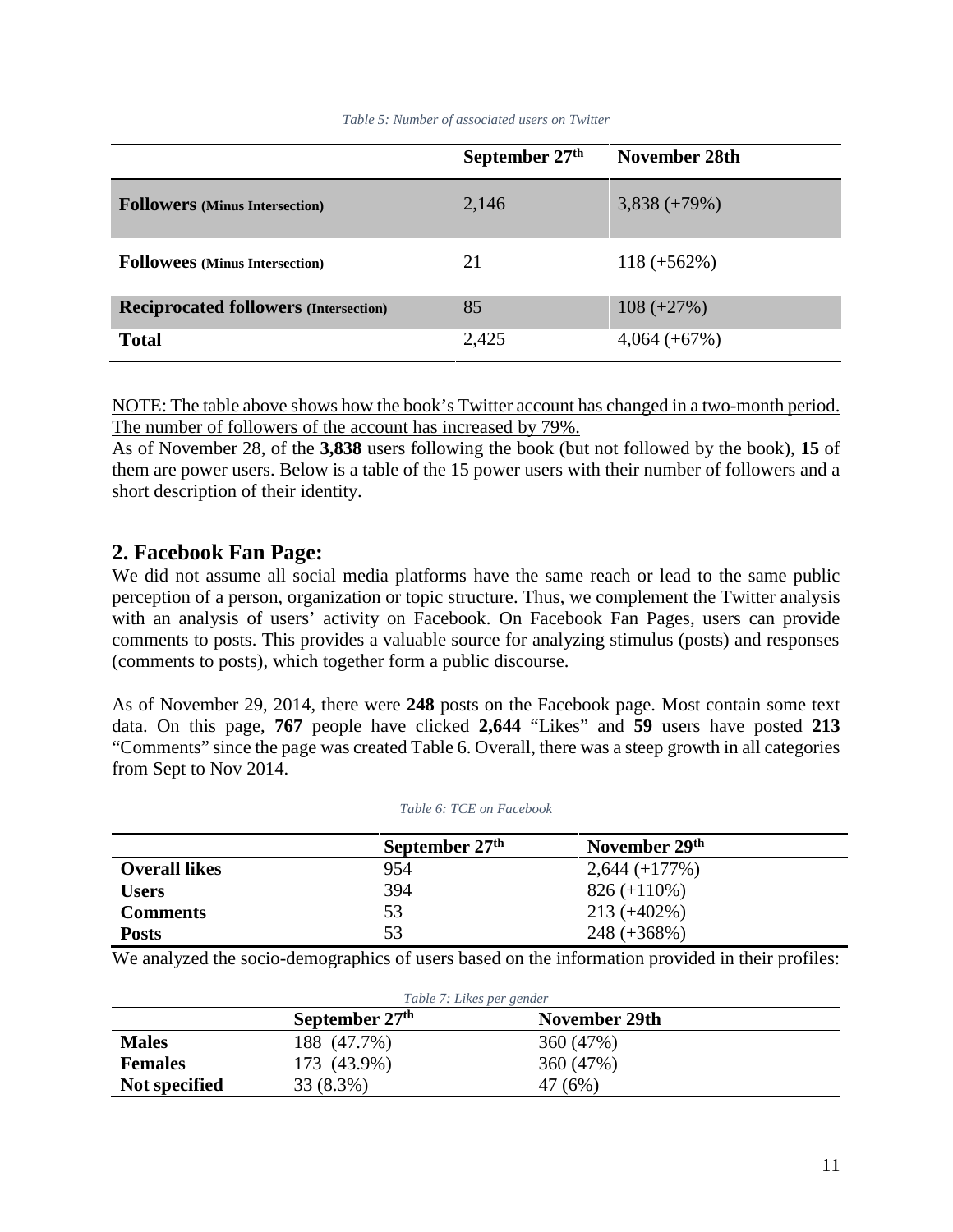| Table 8: Comments per gender    |             |            |  |  |  |
|---------------------------------|-------------|------------|--|--|--|
| September 27th<br>November 29th |             |            |  |  |  |
| <b>Males</b>                    | $9(27.2\%)$ | 32 (54.2%) |  |  |  |
| <b>Females</b>                  | 8 (24.2%)   | 24 (40.6%) |  |  |  |
| Not specified                   | 16 (48.4%)  | 3(5%)      |  |  |  |

Location: (Top three)

- 553 are English US-68.7%
- 171 are English British- 21.2%
- 15 are French France- 1.86%

Gender differences:

The distribution of men and women is about equal in terms of liking, while men seem to be more active than women in stating their opinion in form of comments.

Next, we set out to map the different themes occurring in the comments. Figure 6 shows a clustered semantic network generated from the posts on this page, where nodes are words in the posts and links are formed if any two words co-occur at least five times within and/ or across posts. The width of the ties is proportional to the frequency of co-occurrence. Each emerging cluster is indicated by a separate box and color. These clusters represent the different themes that emerge from the discussion on this page.

The posts (Figure 6, Figure 7) focus on the author and announcements of the book. The comments are more plentiful and addressing the theme of the book with more nuances and also add additional personal thoughts. We concluded that the Facebook page has been successful in stimulating a public debate on the core topics of the book. The amount of the comments and hence density of the network increased from September to November. To some extent, this is to be expected given that prior to the release of the book, readers would not have the same stimulus or information. But if this change in structure were not present, this would indicate a worrisome pattern.

The key issue, in addition to followers accessed, is the actual nature of the discussion and their relationship to the change in the network of that issue. What the data does indicate is the relationship between followers who post. (See next section).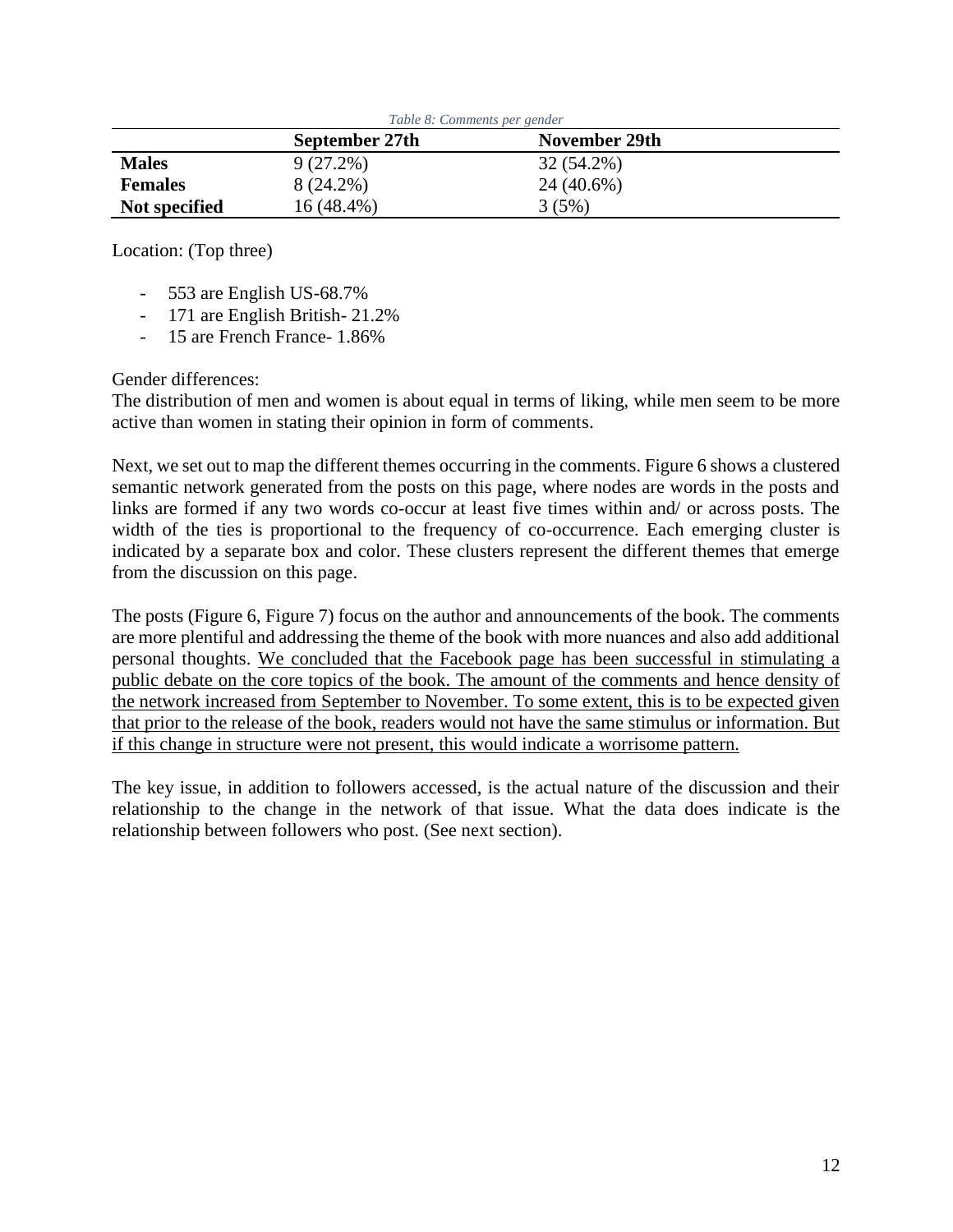

Created with NodeXL (http://nodexl.codeplex.com)





*Figure 7: Semantic map of posts on the Facebook fan page (November 29, 2014)*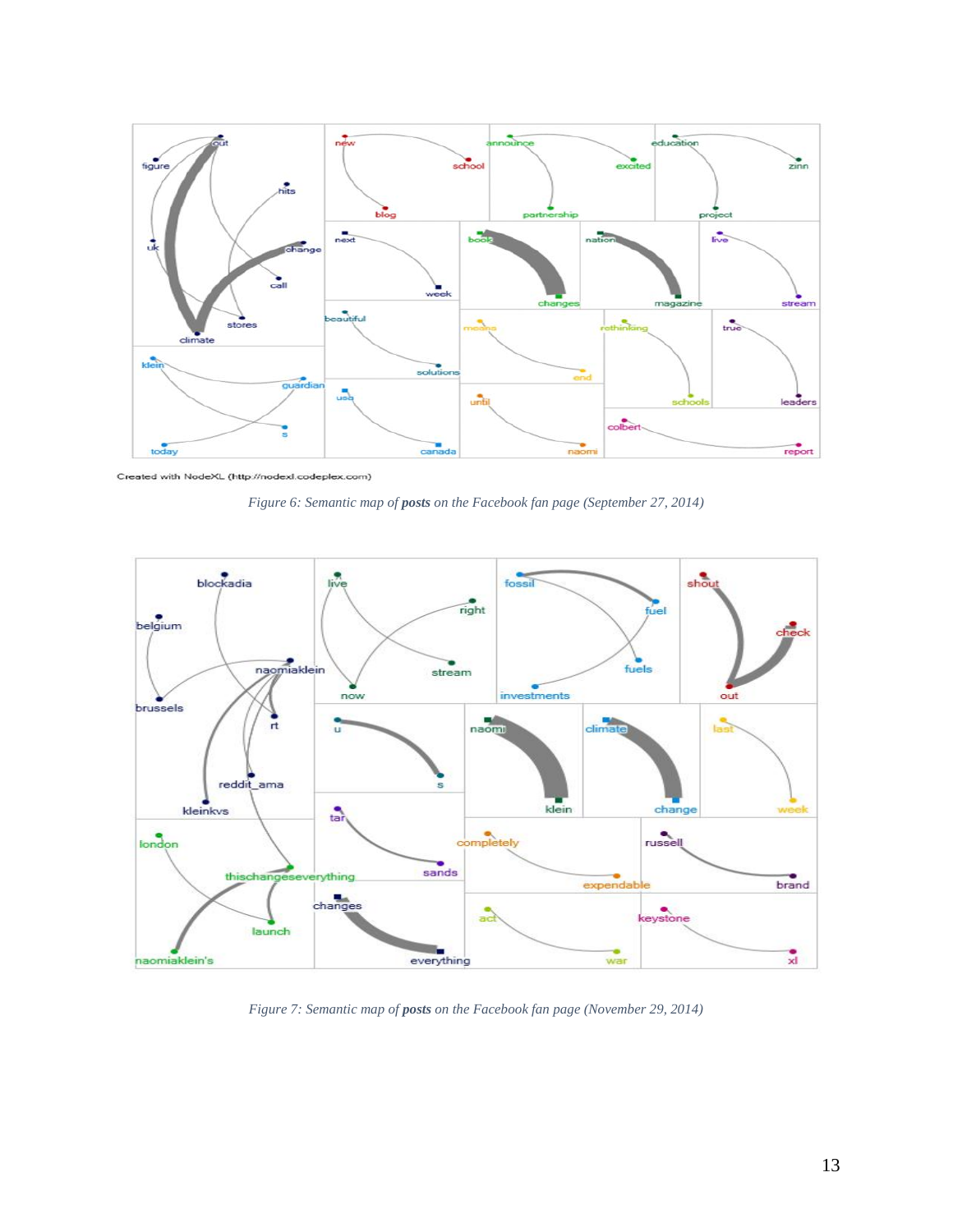

*Figure 8: Semantic map of comments to posts on the Facebook fan page (September 27, 2014)*



*Figure 9: Semantic map of comments to posts on the Facebook fan page (November 29, 2014)*